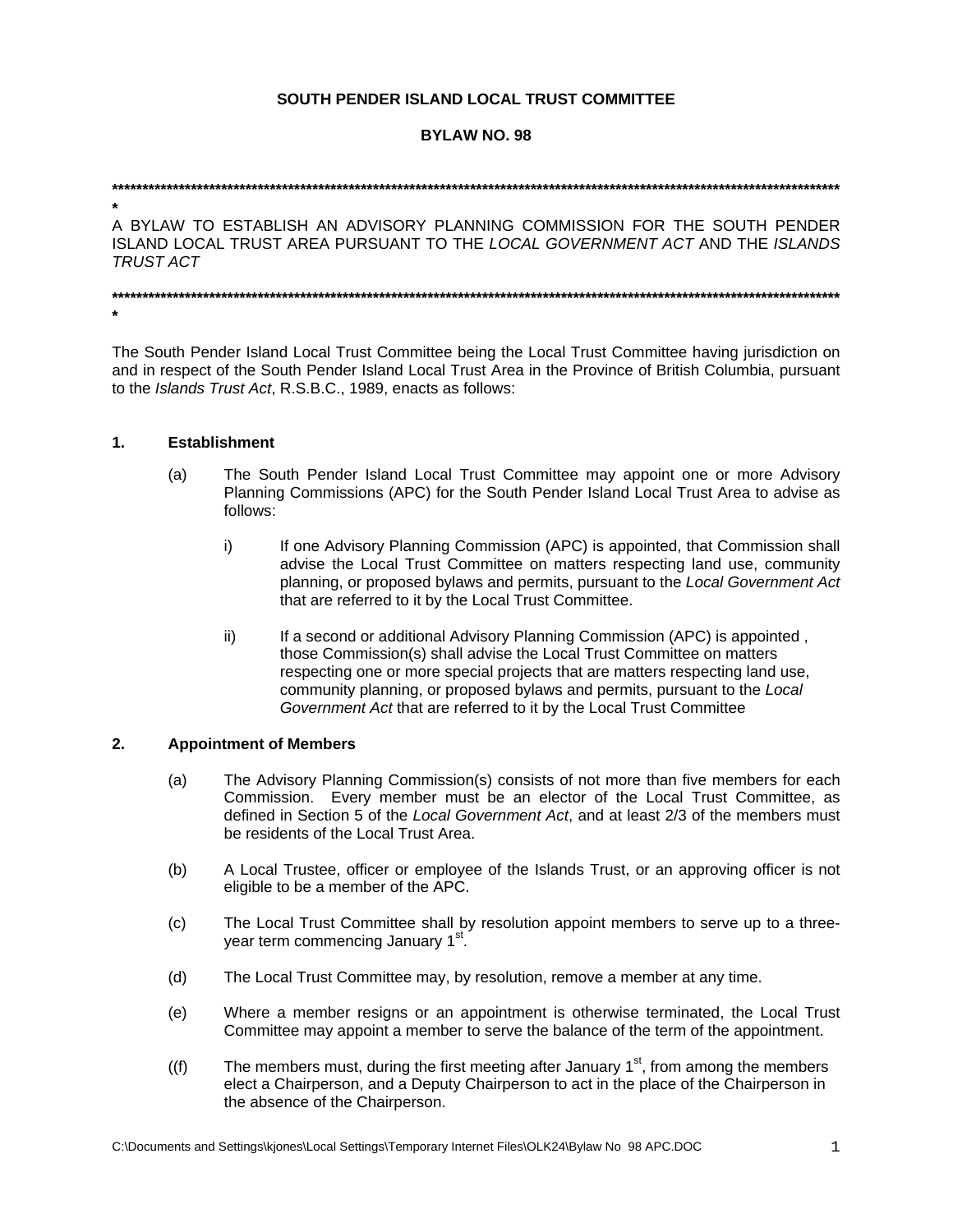- (g) The Deputy Chairperson shall, in the absence of the Chairperson, serve as described in Section 3(b).
- (h) In the event that the Chairperson resigns or the Chairperson position is otherwise terminated, the **Secretary** shall write the South Island Local Trust Committee to advise them and the **Deputy Chairperson** shall serve until a Chairperson is elected in accordance with Section 2 **(f).**

# **3. Roles**

- (a) Secretary
	- (1) The Local Trust Committee may appoint a Secretary to the Advisory Planning Commission. For certainty a Secretary appointed by the Local Trust Committee is not a member of the APC.
	- (2) The Secretary is to:
		- i) assist the Chairperson, as required, in arranging meetings of the APC;
		- ii) ensure that proper notification of meetings is given in compliance with this Bylaw;
		- iii) keep legible minutes of all meetings;
		- iv) provide copies of all minutes and recommendations of the APC to the Local Trust Committee and the Secretary of the Islands Trust; and
		- v) maintain an annual record book of approved minutes to be available to the public upon request.
	- (3) If a Secretary is not appointed by the Local Trust Committee then the APC may elect a member to act as a Secretary. For certainty the Secretary elected by the APC is member of the APC and will serve without remuneration.
- (b) Chairperson
	- (1) The Chairperson is to:
		- i) receive referrals from the Local Trust Committee and, in response, decide when and where meetings shall be held;
		- ii) ensure proper conduct of all meetings in accordance with the requirements of this Bylaw, the principles of procedural fairness, and in accordance with the requirements of the *Islands Trust Act*, the *Local Government Act*, the Community Charter or regulations under those Statutes;
		- iii) sign the minutes certifying that they are true and correct after they have been approved by the APC;
		- iv) in the absence of a Secretary, appoint a member of the APC to record the minutes of the meeting; and
		- v) in the absence of a Secretary, to act in the capacity of a Secretary for purposes established in this Bylaw, unless another member of the APC is appointed by the Chair to undertake such responsibilities.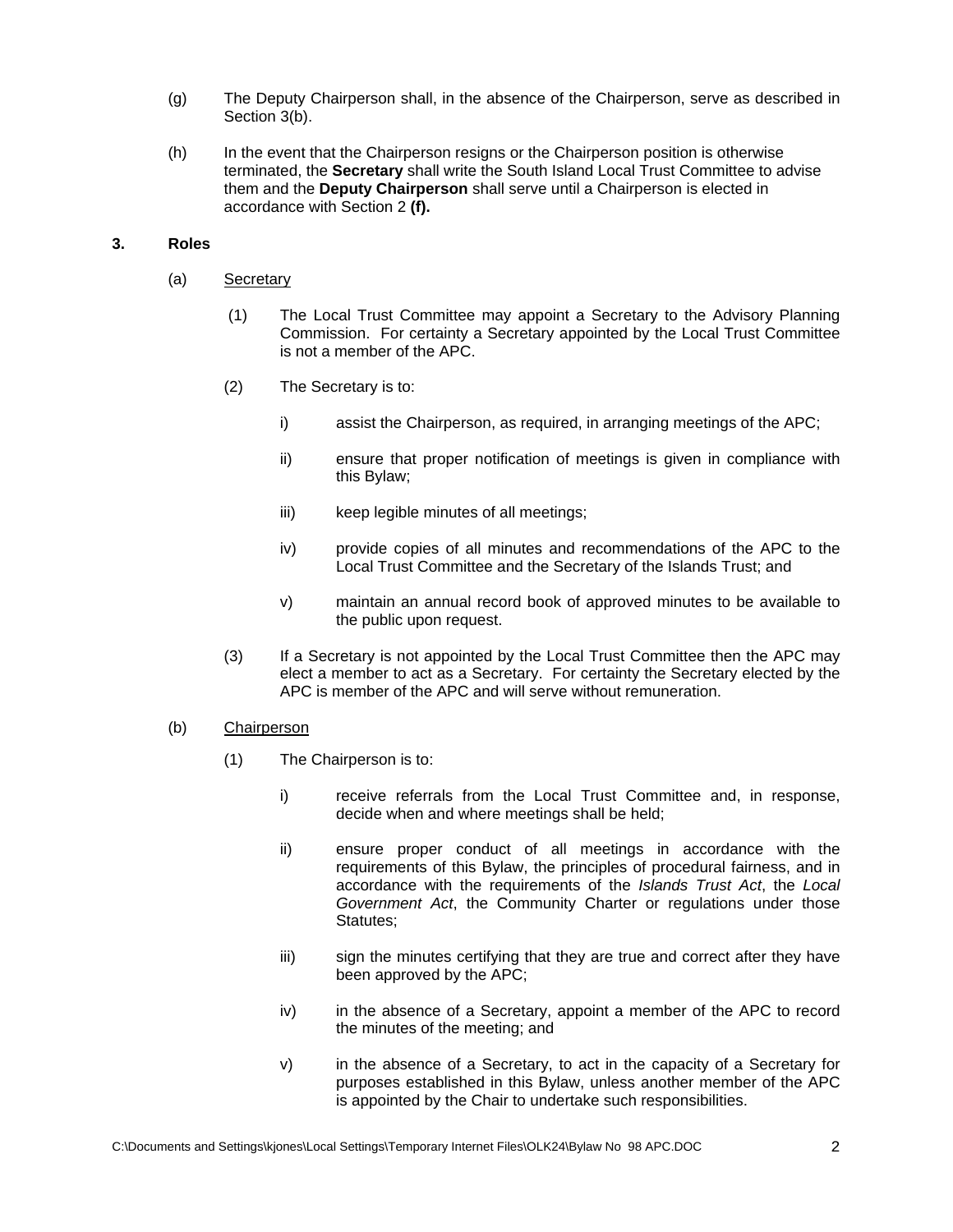### **4. Referrals to the Commission**

- (a) The Local Trust Committee may by resolution, refer any matter respecting land use, community planning or proposed bylaws and permits under Divisions 2, 7, 9 and 11 of Part 26 of the *Local Government Act*.
- (b) The APC must meet, when there is a need to consider a referral, at a duly constituted meeting as defined under this Bylaw and as called by the Chairperson.
- (c) At its first meeting, the APC shall select a regular monthly meeting day to consider referrals.
- (d) In the event that no referral is received by the Secretary at least 7 calendar days prior to the date of the next regular meeting, then no meeting need be held.
- (e) A meeting of the APC on any particular referral must be held not more than 40 days after the date of receipt of that referral unless the Local Trust Committee has requested a response by an earlier specified date.
- (f) The Local Trust Committee may refer a plan or bylaw amendment or permit that has been partially processed and seen at the application stage by the Advisory Planning Commission for additional recommendations if it feels changes to the application warrant the review. In these cases the APC may be asked to respond in a briefer than normal time period.
- (g) The Chairperson may call an extraordinary meeting after consultation with the Secretary and all other members of the APC to deal with any matter for which a quick response is requested.
- (h) Although the recommendations of the APC must be received by the Local Trust Committee, the Local Trust Committee is not bound by the recommendations.

### **5. Notice of Meeting**

- (a) An employee of the Islands Trust shall mail or otherwise deliver documentation associated with any referral from the Local Trust Committee to all members and the Secretary of the APC.
- (b) The Secretary must send a notice of meeting upon receipt of a referral to be discussed to each APC member at least 5 calendar days prior to the regularly scheduled meeting.
- (c) The Secretary must confirm by telephone or note, the date and time of any extraordinary meetings with each member of the APC.
- (d) The Secretary must ensure an applicant is notified of the date, time and place of the APC meeting at which his or her application or proposal will be discussed at least five calendar days prior to the meeting.
- (e) The Secretary must ensure the Local Trustees and the employee as referred to in Section 5.(a) are notified of each APC meeting at least five calendar days prior to the day of the meeting.
- (f) Where a matter upon which a recommendation has been made is referred back to the APC for further comment within a limited time period, the Secretary must notify the Local Trust Committee of an extraordinary meeting. The Secretary may invite the applicant if further information is required at least two days prior to the meeting unless the applicant agrees to a lesser notice.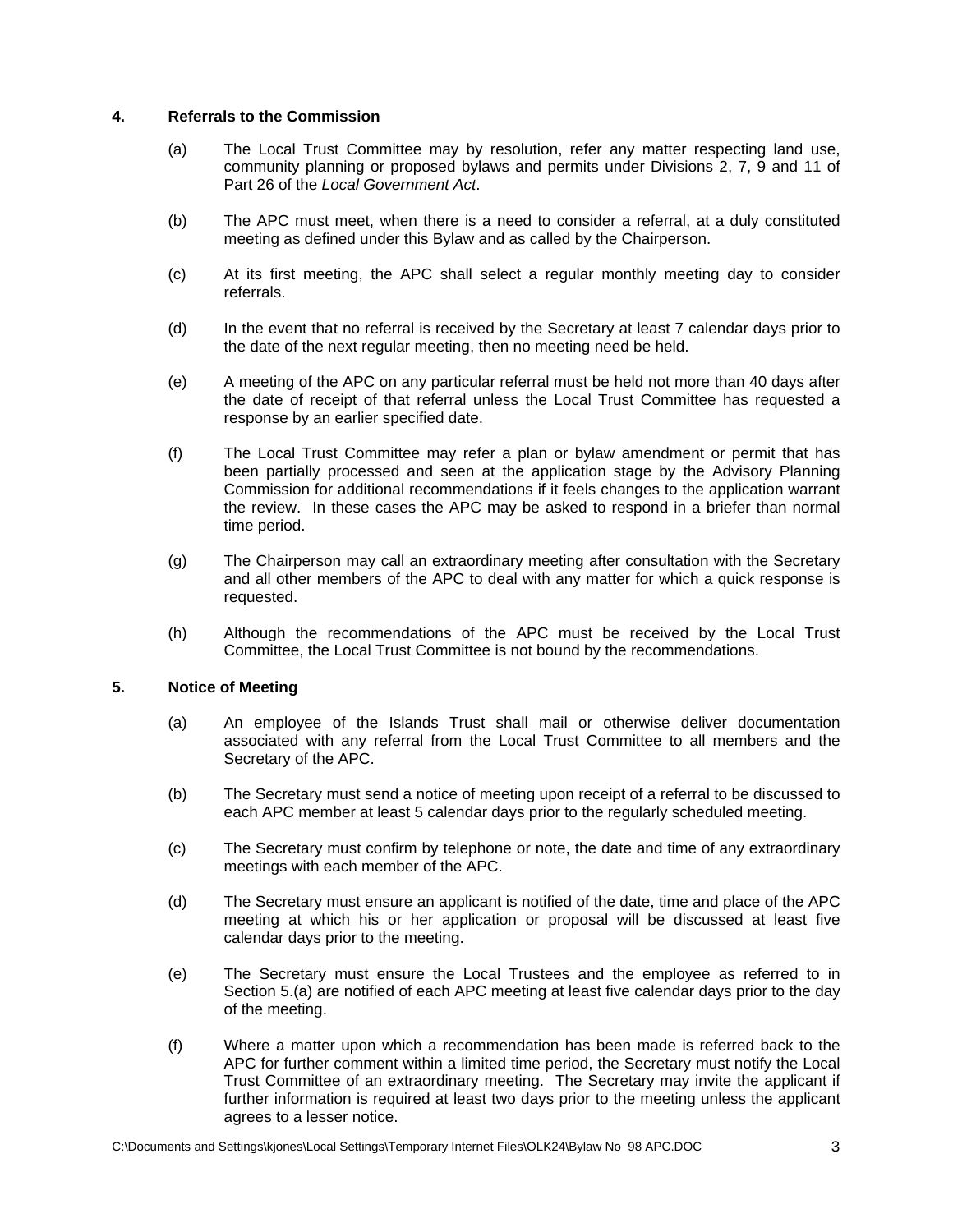# **6. Conduct of Meeting**

- (a) All deliberations of the APC must take place in a meeting, and all APC meetings must be open to the public with the exception that the meeting may be closed if it relates to a matter specified in S.90(1) of the Community Charter.
- (b) A quorum of the APC is 50% of those appointed.
- (c) The Chairperson is to convene the meeting and may adjourn it from time to time.
- (d) An applicant must be afforded the first opportunity to present his or her proposal and to answer any questions asked by APC members.
- (e) If the applicant or his or her agent fails to appear and was duly notified as required by this Bylaw, the APC may proceed to reach its recommendation in his or her absence.
- (f) At the request of any member of the APC, the Chairperson must invite any elected official, staff or resource person present or member of the public at the meeting to comment on the matters before the APC. Any Local Trustee, officer or employee of the Islands Trust may attend at a meeting of the APC in a resource capacity.
- (g) The APC must not receive development proposals and other applications directly from applicants.
- (h) The APC must not consult directly with other government agencies.
- (i) If the Chairperson considers that another person at the meeting is acting improperly, the Chairperson may order that the person is expelled from the meeting.

### **7. Notice of Recommendation**

- (a) If a Local Trustee did not attend an APC meeting, the Local Trustee may require a verbal report from the Chairperson.
- (b) The Secretary must ensure minutes of each meeting of the APC are recorded and approved by the APC at its subsequent meeting.
- (c) The Secretary must ensure a completed referral form recording the response of the APC and a copy of the draft minutes are submitted to the Local Trust Committee and Islands Trust office within seven calendar days of the meeting.
- (d) A recommendation of the APC may be in the form of recorded commentary, in the form of minutes or in the form of a resolution, provided that, where requested by any member, all dissenting opinions are also recorded.

# **8. Transition**

(a) South Pender Island Local Trust Committee Bylaw No. 79 cited as the "South Pender Island Local Trust Committee Advisory Planning Commission Bylaw, 1996" is repealed.